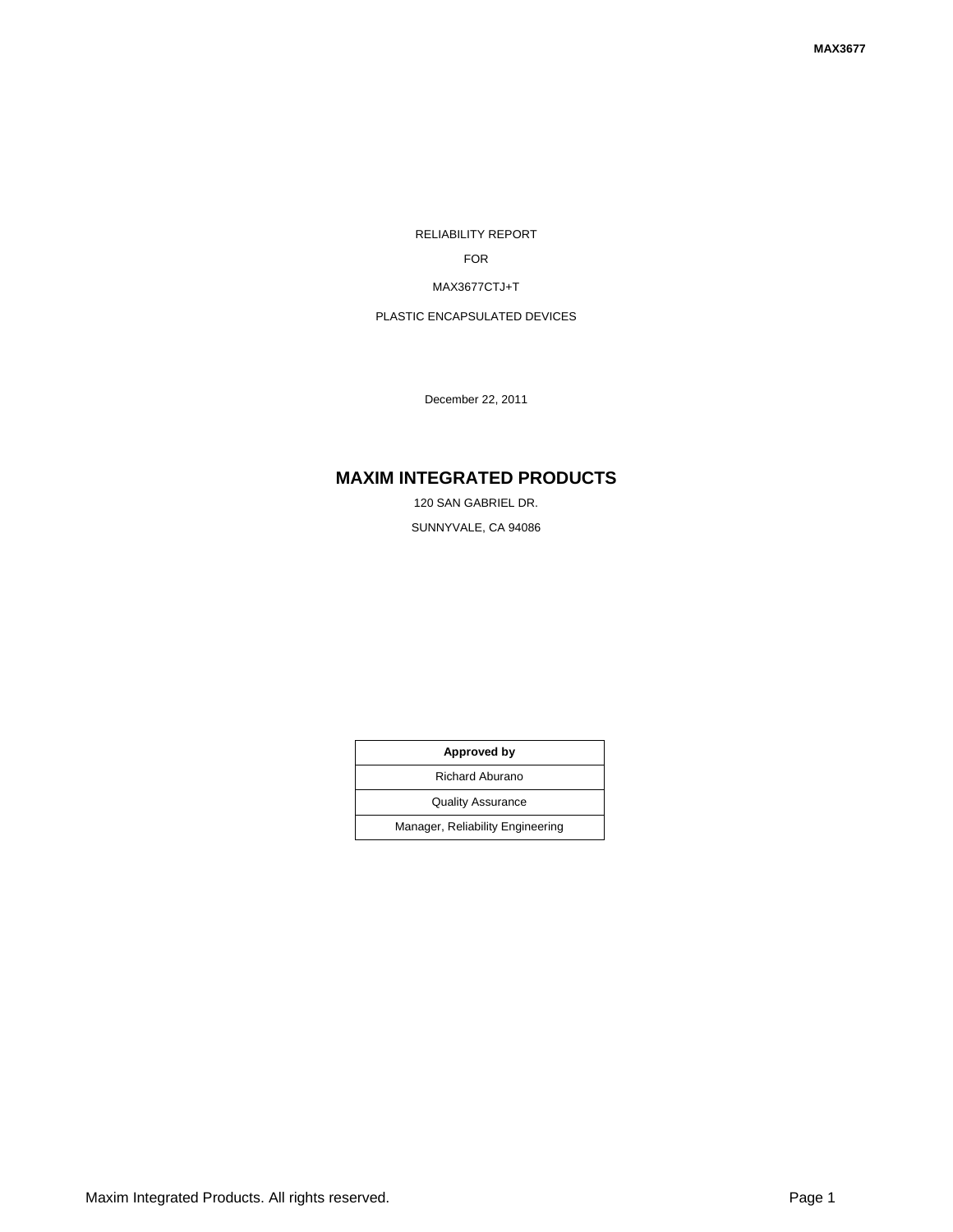#### **Conclusion**

The MAX3677CTJ+T successfully meets the quality and reliability standards required of all Maxim products. In addition, Maxim's continuous reliability monitoring program ensures that all outgoing product will continue to meet Maxim's quality and reliability standards.

### **Table of Contents**

| I. Device Description         | V. Quality Assurance Information |  |  |
|-------------------------------|----------------------------------|--|--|
| II. Manufacturing Information | VI. Reliability Evaluation       |  |  |
| III. Packaging Information    | IV. Die Information              |  |  |

**.....Attachments**

### **I. Device Description**

A. General

The MAX3677 is a low-jitter precision clock generator optimized for network applications. The device integrates a crystal oscillator and a phase-locked loop (PLL) to generate high-frequency clock outputs for Ethernet applications. Maxim's proprietary PLL design features ultra-low jitter (0.4psRMS) and excellent power-supply noise rejection (PSNR), minimizing design risk for network equipment. The MAX3677 contains seven LVDS outputs and one LVCMOS output. The output frequency is 125MHz.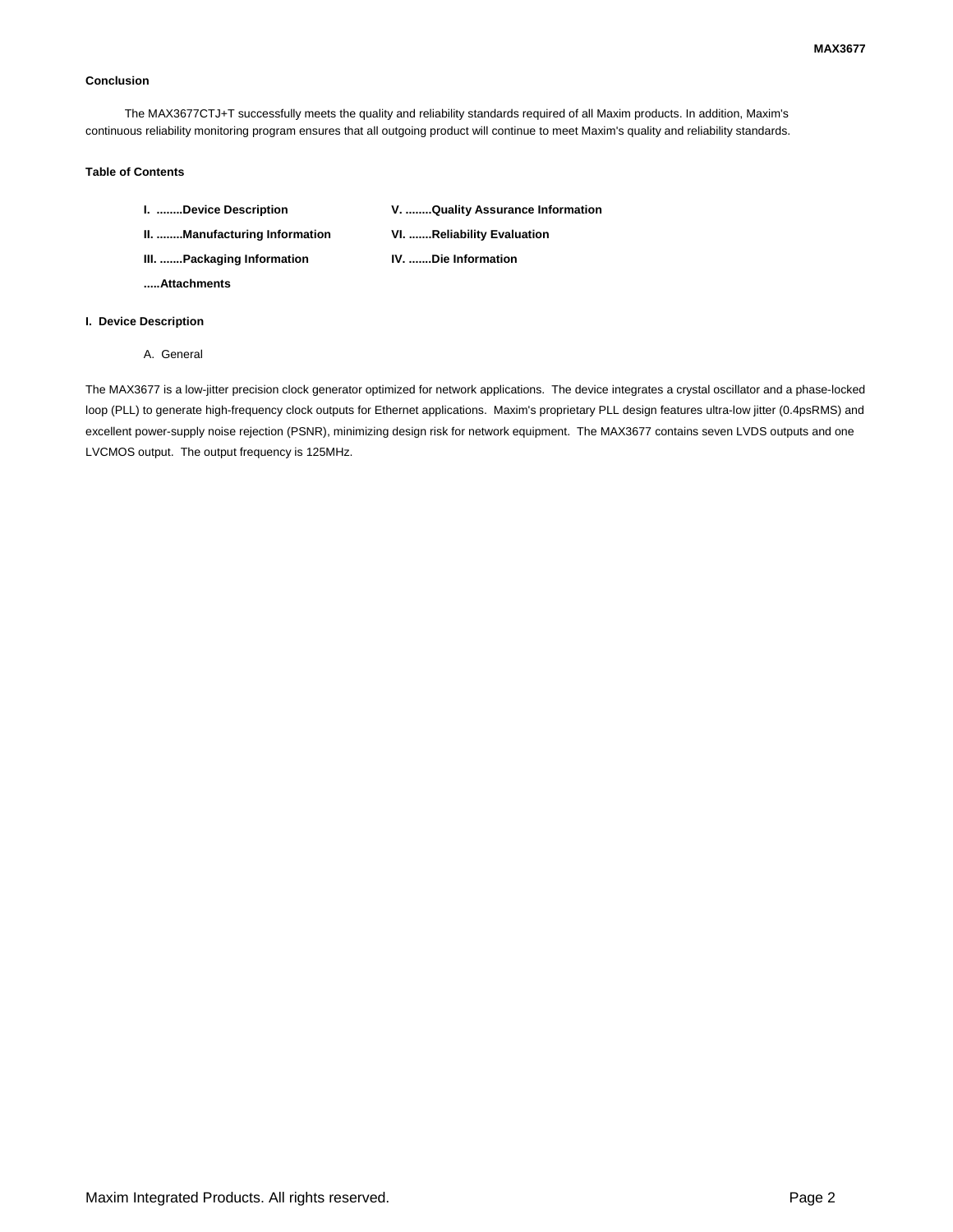### **II. Manufacturing Information**

A. Description/Function: +3.3V, Low-Jitter, Precision Clock Generator with Multiple Outputs B. Process: MB3 C. Number of Device Transistors: 13604 D. Fabrication Location: USA E. Assembly Location: China, Malaysia, Taiwan and Thailand F. Date of Initial Production: April 17, 2009

### **III. Packaging Information**

|                     | A. Package Type:                                                            | 32-pin TQFN 5x5                                                                   |
|---------------------|-----------------------------------------------------------------------------|-----------------------------------------------------------------------------------|
|                     | B. Lead Frame:                                                              | Copper                                                                            |
|                     | C. Lead Finish:                                                             | 100% matte Tin                                                                    |
|                     | D. Die Attach:                                                              | Conductive                                                                        |
|                     | E. Bondwire:                                                                | Au (1 mil dia.)                                                                   |
|                     | F. Mold Material:                                                           | Epoxy with silica filler                                                          |
|                     | G. Assembly Diagram:                                                        | #05-9000-3389                                                                     |
|                     | H. Flammability Rating:                                                     | Class UL94-V0                                                                     |
|                     | I. Classification of Moisture Sensitivity per<br>JEDEC standard J-STD-020-C | Level 1                                                                           |
|                     | J. Single Layer Theta Ja:                                                   | $47^{\circ}$ C/W                                                                  |
|                     | K. Single Layer Theta Jc:                                                   | $1.7^{\circ}$ C/W                                                                 |
|                     | L. Multi Layer Theta Ja:                                                    | $29^{\circ}$ C/W                                                                  |
|                     | M. Multi Layer Theta Jc:                                                    | $1.7^{\circ}$ C/W                                                                 |
| IV. Die Information |                                                                             |                                                                                   |
|                     | A. Dimensions:                                                              | 126 X 88.2 mils                                                                   |
|                     | B. Passivation:                                                             | <b>BCB</b>                                                                        |
|                     | C. Interconnect:                                                            | Al/0.5%Cu                                                                         |
|                     | D. Backside Metallization:                                                  | None                                                                              |
|                     | E. Minimum Metal Width:                                                     | Metal1 = $0.23$ / Metal2 = $0.6$ / Metal3 = $1.2$ / Metal4 = 4 microns (as drawn) |
|                     | F. Minimum Metal Spacing:                                                   | Metal1 = $0.23$ / Metal2 = $0.5$ / Metal3 = $1.2$ / Metal4 = 4 microns (as drawn) |

H. Isolation Dielectric: SiO<sub>2</sub> I. Die Separation Method: Wafer Saw

G. Bondpad Dimensions: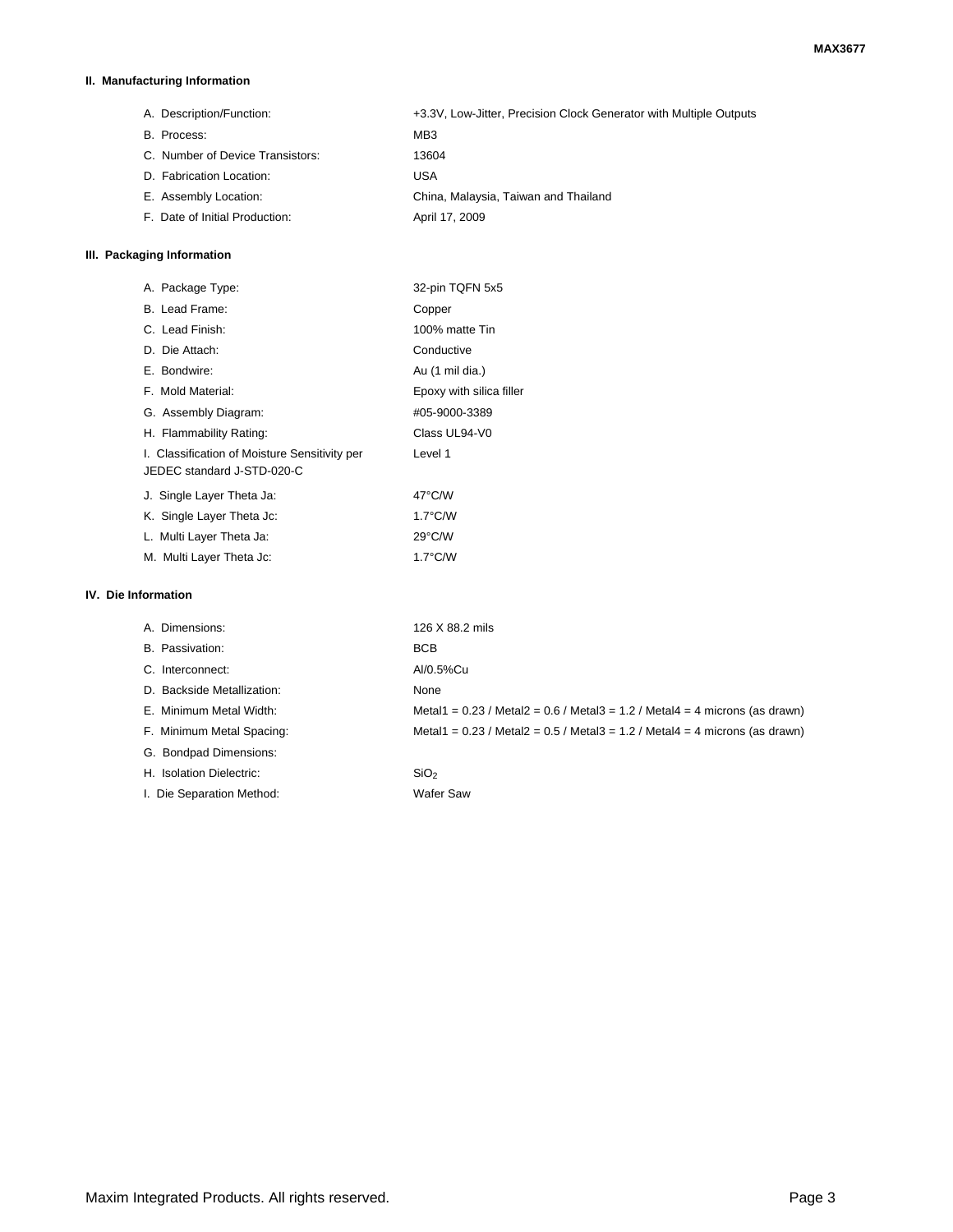#### **V. Quality Assurance Information**

| A. Quality Assurance Contacts:    | Richard Aburano (Manager, Reliability Engineering)<br>Don Lipps (Manager, Reliability Engineering)<br>Bryan Preeshl (Vice President of QA) |
|-----------------------------------|--------------------------------------------------------------------------------------------------------------------------------------------|
| B. Outgoing Inspection Level:     | 0.1% for all electrical parameters quaranteed by the Datasheet.<br>0.1% For all Visual Defects.                                            |
| C. Observed Outgoing Defect Rate: | $< 50$ ppm                                                                                                                                 |
| D. Sampling Plan:                 | Mil-Std-105D                                                                                                                               |

### **VI. Reliability Evaluation**

A. Accelerated Life Test

The results of the 135C biased (static) life test are shown in Table 1. Using these results, the Failure Rate ( $\lambda$ ) is calculated as follows:

 $\lambda = \frac{1}{\text{MTTF}}$  =  $\frac{1.83}{192 \times 4340 \times 48 \times 2}$  (Chi square value for MTTF upper limit)  $\overline{192 \times 4340 \times 48 \times 2}$ (where 4340 = Temperature Acceleration factor assuming an activation energy of 0.8eV)  $\lambda = 22.9 \times 10^{-9}$  $\lambda = 22.9$  F.I.T. (60% confidence level @ 25°C)

The following failure rate represents data collected from Maxim's reliability monitor program. Maxim performs quarterly life test monitors on its processes. This data is published in the Reliability Report found at http://www.maxim-ic.com/qa/reliability/monitor. Cumulative monitor data for the MB3 Process results in a FIT Rate of 0.06 @ 25C and 1.05 @ 55C (0.8 eV, 60% UCL)

### B. E.S.D. and Latch-Up Testing (lot SOAZBQ001L, D/C 0915)

The HQ10 die type has been found to have all pins able to withstand a transient pulse of:

| ESD-HBM: | +/- 2500V per JEDEC JESD22-A114  |
|----------|----------------------------------|
| ESD-MM:  | $+/- 250V$ per JEDEC JESD22-A115 |
| ESD-CDM: | $+/- 750V$ per JEDEC JESD22-C101 |

Latch-Up testing has shown that this device withstands a current of +/- 250mA and overvoltage per JEDEC JESD78.